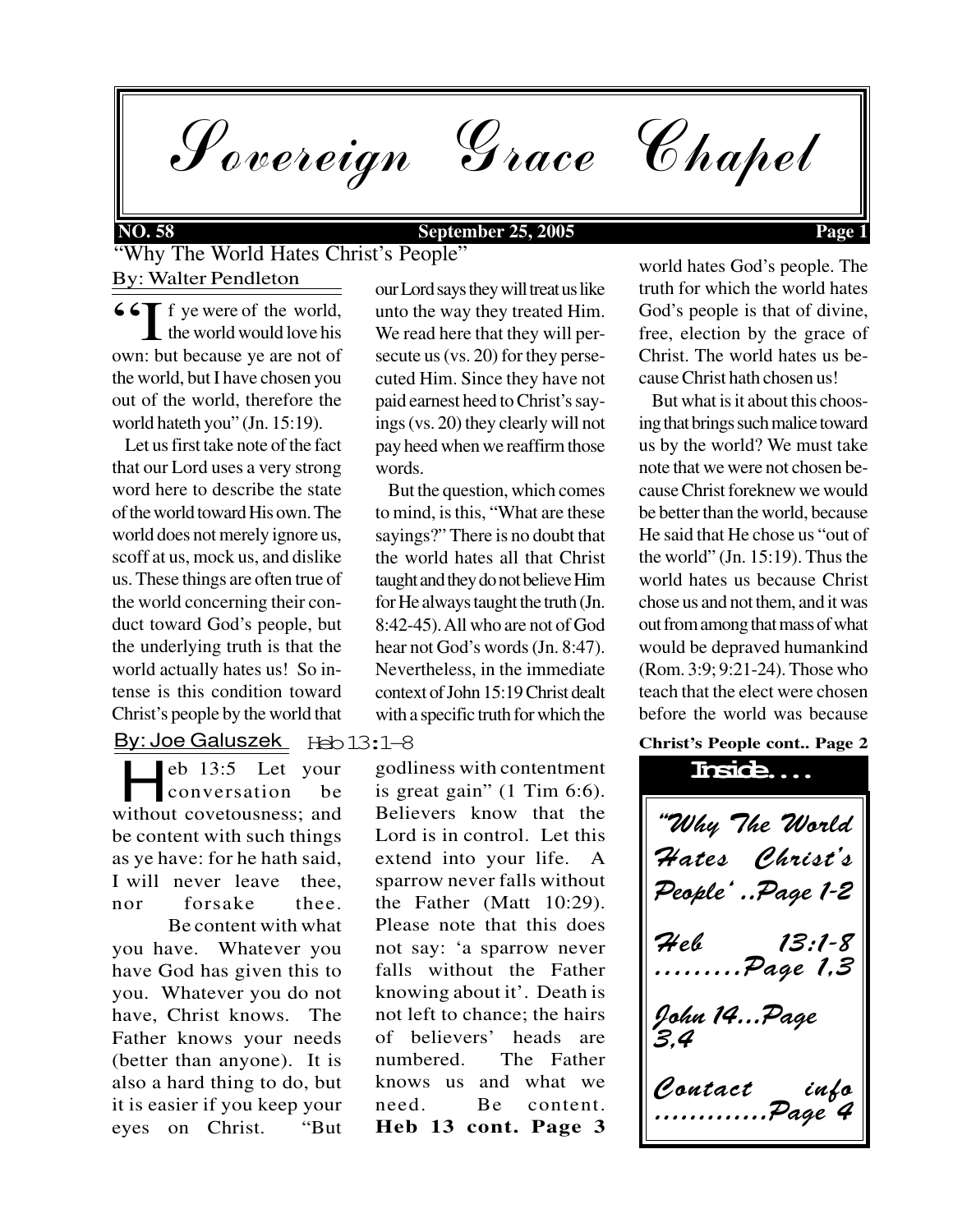### **NO. 58 September 25, 2005 Page 2**

#### **.........Christ's People (cont.)**

God knew that in the future some people would first chose Christ have the choosing all backwards (Jn. 15:16). Men do "will" to believe Christ and those same do "run" or endure in that believing, but the purpose, the election, the mercy, the compassion shown by God is "not of him that willeth, nor of him that runneth" but it is of God (Rom. 9:16). Election is not based upon any good or evil in the one chosen (Rom. 9:11). The election of some and the rejection of others comes from within God's own purpose in love and hate (Rom. 9:13) in which there is no unrighteousness (Rom. 9:13). Thus, if the world hates us because we think ourselves to have been chosen because we were spiritually wiser, smarter, or more righteous than they are, that is, we made the right choice while they have not, then we bring that hatred upon ourselves. But if the world hates us because Christ freely chose us out of the world, to no longer be of the world, then their hatred for us is as it is with Christ, for they hated Him without a cause (Jn. 15:25).

 Why would the world hate Christ, and likewise hate His chosen ones, because He has not chosen them to something, which they despise? The world does not desire to believe Him, follow Him, obey Him, and certainly they do not desire to worship Him as He is revealed in scripture. In other words, they do not desire to be His friend (Jn. 15:14), nor do they desire to be likened unto His servants (Jn. 15:20), nor do they count it a blessing to be hated of their fellows by being chosen out from among their fellows. Their hatred for Christ and His people is truly without a cause! The lack of spiritual integrity in the world runs so deep that the world hates Christ for not choosing them to be something they do not want to start with. Nothing short of rank, inward depravity [an utterly fallen, sinful human nature] would hate for such a reason!

 While this is all true, there is yet another vile reaction by some of this same Christ hating world. Rather than having the integrity to acknowledge that this is the mercy and grace of God as revealed in Christ by the scripture, and thus rejecting it as it is, some of this same world attempts to make the grace of God in Christ to be more to their own liking. These make grace dependant upon man – his law works or his church works or both, his morality, his believing, his repentance, his baptism, his membership in some "church," his humanitarianism, etc. These twist the scriptures to meet their own desires of self-righteousness and self-worth. While claiming to be Christ's people, having no part in the world, they are yet of that group which upon reading that "no man can come unto me [Christ], ex-

cept it were given unto him of my Father" they twist the clear testimony of Christ to mean something other than what He actually said. They do not follow *THIS* Christ but make unto themselves a Jesus more to their liking. This ilk of people have been so successful in this endeavor that most people are not even aware of the actual Christ of God as revealed in scripture, and those who try to proclaim the truth are counted as members of some weird group or of holding to "the doctrines of devils." Of course, this they said of our Lord as well (Jn. 8:48).

 Nevertheless, those who are the friends of Christ by free, electing grace take the ridicule and even the hatred of the world as a part of that lot we have in this world being chosen by our Lord. Not only is it to be counted a blessing to be so hated but also we are to expect nothing else. May our most gracious Lord give us wisdom and endurance in these matters, knowing that this truth may even bring upon us the hatred of our co-workers, our neighbors, our community, and even our earthly family members. Yet we have, by God's own sovereign promise and the outpouring of His electing grace, a union with Christ, which is far more blessed and important than any other relationship that we may seem to have. To be hated by the world for standing firm in the cause of Christ is one of the hallmarks of Christ's people.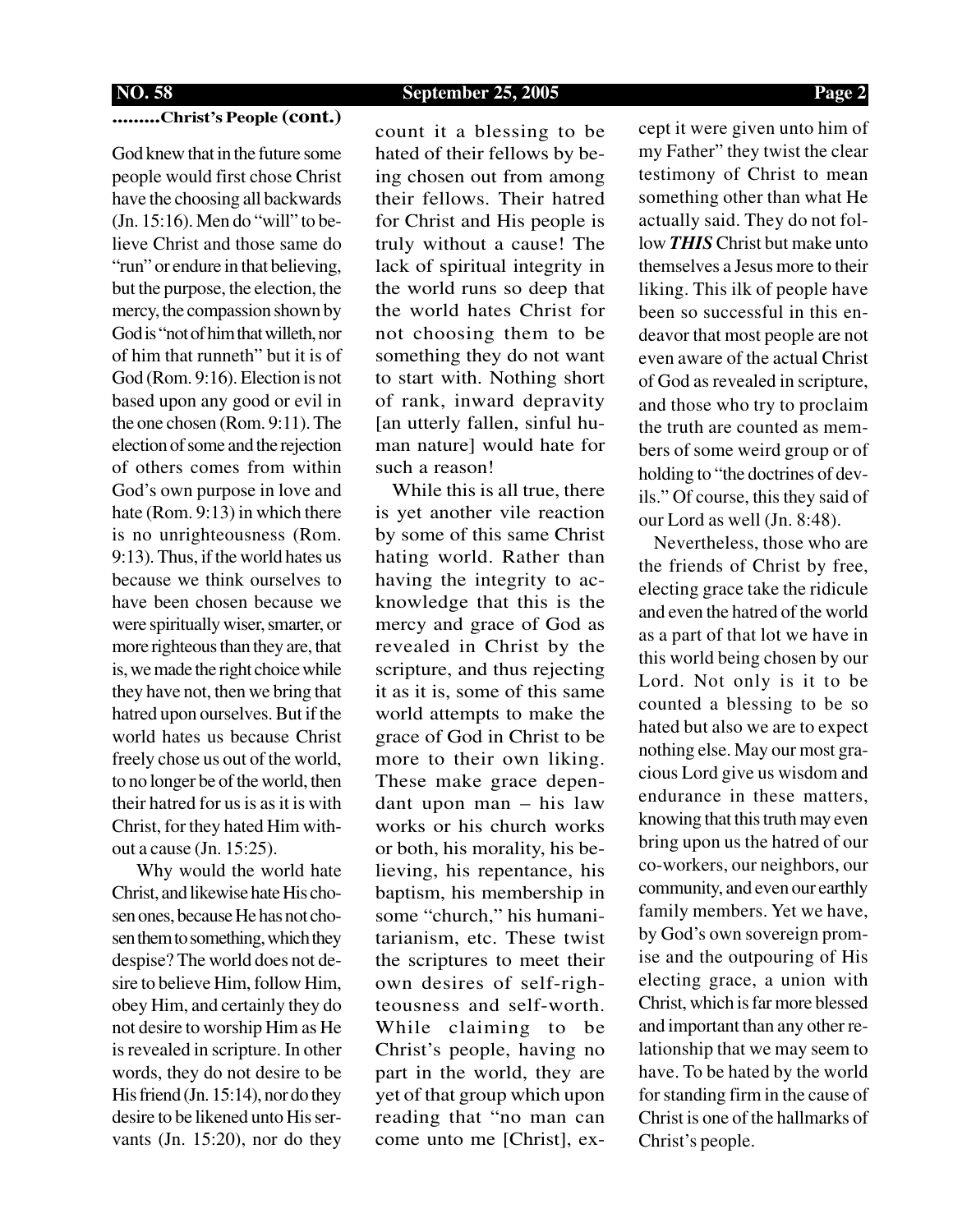### **NO. 58 September 25, 2005 Page 3**

**...............Heb 13 (Cont.)**

This is a promise to believers. This is a promise from Christ. This is a truth of God the Father, the Son and the Holy Spirit. He will never forsake His people, never. God's promises are always "yea and, in Him, amen." We sing a song: "God has not promised skies always blue, flower strewn pathways all the way through." In fact, we have been promised trouble and peace. "These things I have spoken unto you, that in me ye might have peace. In the world ye shall have tribulation: but be of good cheer; I have overcome the world" (John 16:33). Believers have tribulation in the world, which worketh patience. In Christ, believers have peace, peace with God. This world is not the end for the believer. Believers will never be forsaken. Believers have been given "Eternal Life." And I give unto them eternal life; and they shall never perish, neither shall any man pluck them out of my hand (John 10:28). The beautiful thing about these promises is that they are not conditional upon anything in man. The promise is not: "I will never forsake thee, if you do not forsake me." Or, "I give to you life eternal until you sin (this would be known as life not-so-eternal)." The promises of Jesus Christ, the Lord, are "they

shall never perish," and "I will never leave thee." Believers are to rest in the Lord. They will work because of these promises from their Lord, not from fear of losing them. The Lord Jesus Christ will do all that He has promised. Praise Him for that.

# John 14

- 1 ¶ Let not your heart be troubled: ye believe in God, believe also in me.
- 2 In my Father's house are many mansions: if *it were* not *so*, I would have told you. I go to prepare a place for you.
- 3 And if I go and prepare a place for you, **I will come again, and receive you unto myself**; that where I am, *there* ye may be also.
- 4 ¶ And whither I go ye know, and the way ye know.
- 5 Thomas saith unto him, Lord, we know not whither thou goest; and **how can we know the way?**
- 6 Jesus saith unto him, **I am the way, the truth, and the life:** no man cometh unto the Father, but by me.
- 7 If ye had known me, ye should have known my Father also: and from henceforth ye know him, and have seen him.
- 8 Philip saith unto him, Lord, shew us the Father, and it sufficeth us.
- 9 Jesus saith unto him, Have

I been so long time with you, and yet hast thou not known me, Philip? he that hath seen me hath seen the Father; and how sayest thou *then*, Shew us the Father?

- 10 Believest thou not that I am in the Father, and the Father in me? the words that I speak unto you I speak not of myself: but the Father that dwelleth in me, he doeth the works.
- 11 Believe me that I *am* in the Father, and the Father in me: or else believe me for the very works' sake.
- 12 ¶ Verily, verily, I say unto you, He that believeth on me, the works that I do shall he do also; and greater *works* than these shall he do; because I go unto my Father.
- 13 And whatsoever ye shall ask in my name, that will I do, that the Father may be glorified in the Son.
- 14 If ye shall ask any thing in my name, I will do *it*.
- 15 ¶ If ye love me, keep my commandments.
- 16 And I will pray the Father, and he shall give you another Comforter, that he may abide with you for ever;
- 17 *Even* the Spirit of truth; whom the world cannot receive, because it seeth him not, neither knoweth him: but ye know him; for he dwelleth with you, and shall be in you.